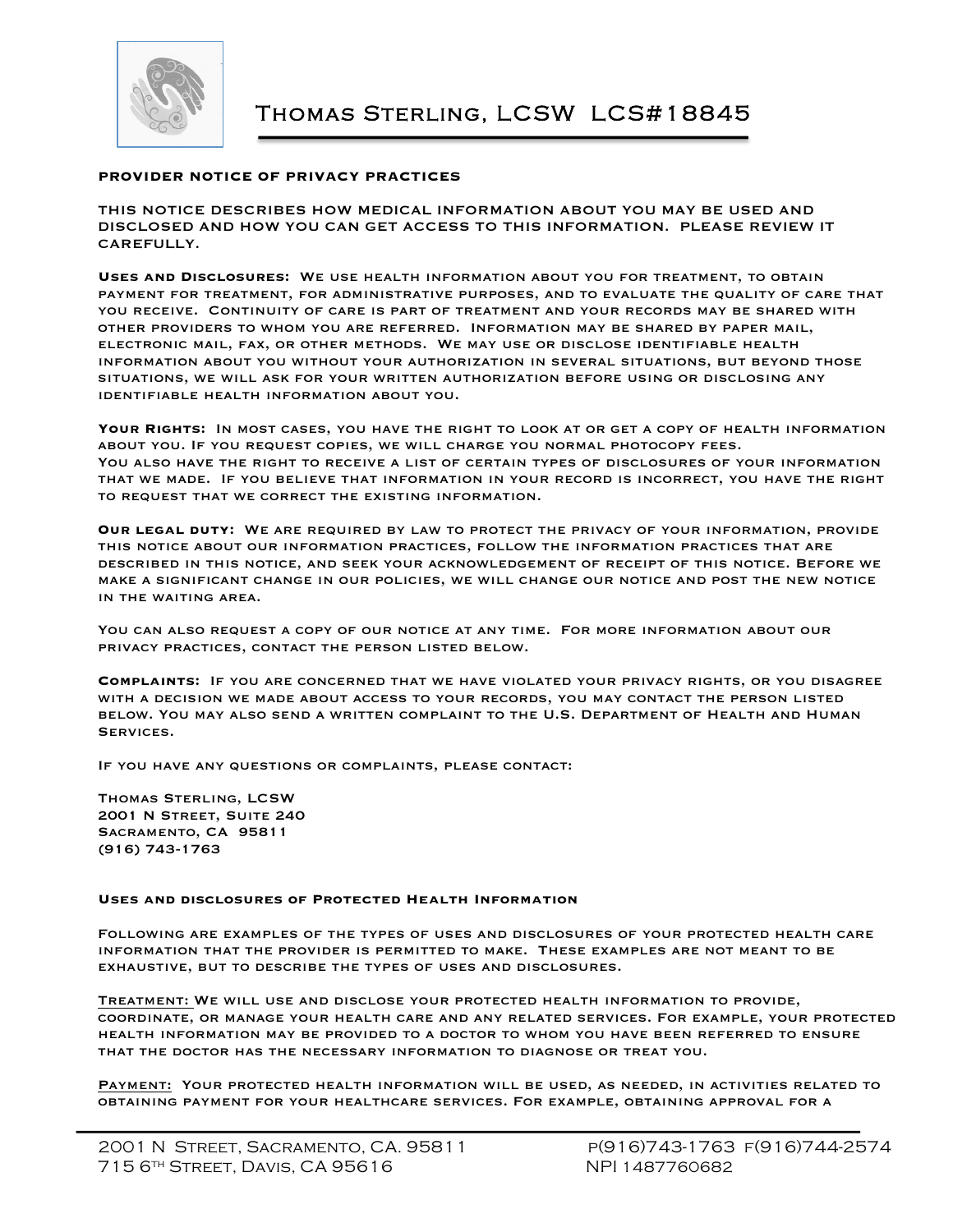

## Thomas Sterling, LCSW LCS#18845

hospital stay may require that your relevant protected health information be disclosed to your health insurance company to obtain approval for the admission.

Healthcare Operations: We may use or disclose, as needed, your protected health information in order to support our business activities. For example, when we review employee performance, we may need to look at what an employee has documented in your medical record.

Business Associates: We will share your protected health information with third party business associates that perform various activities (e.g. billing, transcription services). Whenever an arrangement between us and a business associate involves the use or disclosure of your protected health information, we will have a written contract that contains terms that will protect the privacy of your protected health information.

Marketing: We may use or disclose certain health information in the course of providing you with information about treatment alternatives or health related services. You may contact us to request that these materials not be sent to you.

WRITTEN AUTHORIZATION: OTHER USES AND DISCLOSURES OF YOUR PROTECTED HEALTH INFORMATION will be made only with your written authorization, unless otherwise permitted or required by law as described below. You may revoke this authorization, at any time, in writing.

#### **Opportunity to Object**

We may use and disclose your protected health information in the following instances. You have the opportunity to object. If you are not present or able to object, then your provider may, using professional judgment, determine whether the disclosure is in your best interest.

Facility Directories: Unless you object, we will use and disclose in our facility directory your name, the location at which you are receiving care, and your condition (in general terms).

Others Involved in Your Healthcare: Unless you object, we may disclose to a member of your family, a relative, a close friend or any other person you identify, your protected health information that directly relates to that person=s involvement in your healthcare.

Emergencies: In an emergency treatment situation, your provider shall try to provide you a Notice of Privacy Practices as soon as reasonably possible after treatment is provided.

Communication Barriers: We may use and disclose your protected health information if your provider attempts to obtain acknowledgement from you of the Notice of Privacy Practices but is unable to do so due to substantial communication barriers and the provider determines, using professional judgment that you would agree.

## **Without Opportunity to Object**

We may use or disclose your protected health information in the following situations without your authorization or opportunity to object:

Public Health: for public health purposes to a public health authority or to a person who is at risk of contracting or spreading your disease.

HEALTH OVERSIGHT: TO A HEALTH OVERSIGHT AGENCY FOR ACTIVITIES AUTHORIZED BY LAW, SUCH AS audits, investigations, and inspections.

Abuse or Neglect: to an appropriate authority to report child abuse or neglect, if we believe that you have been a victim of abuse, neglect, or domestic violence. Food and Drug Administration: as required by the Food and Drug Administration to track products.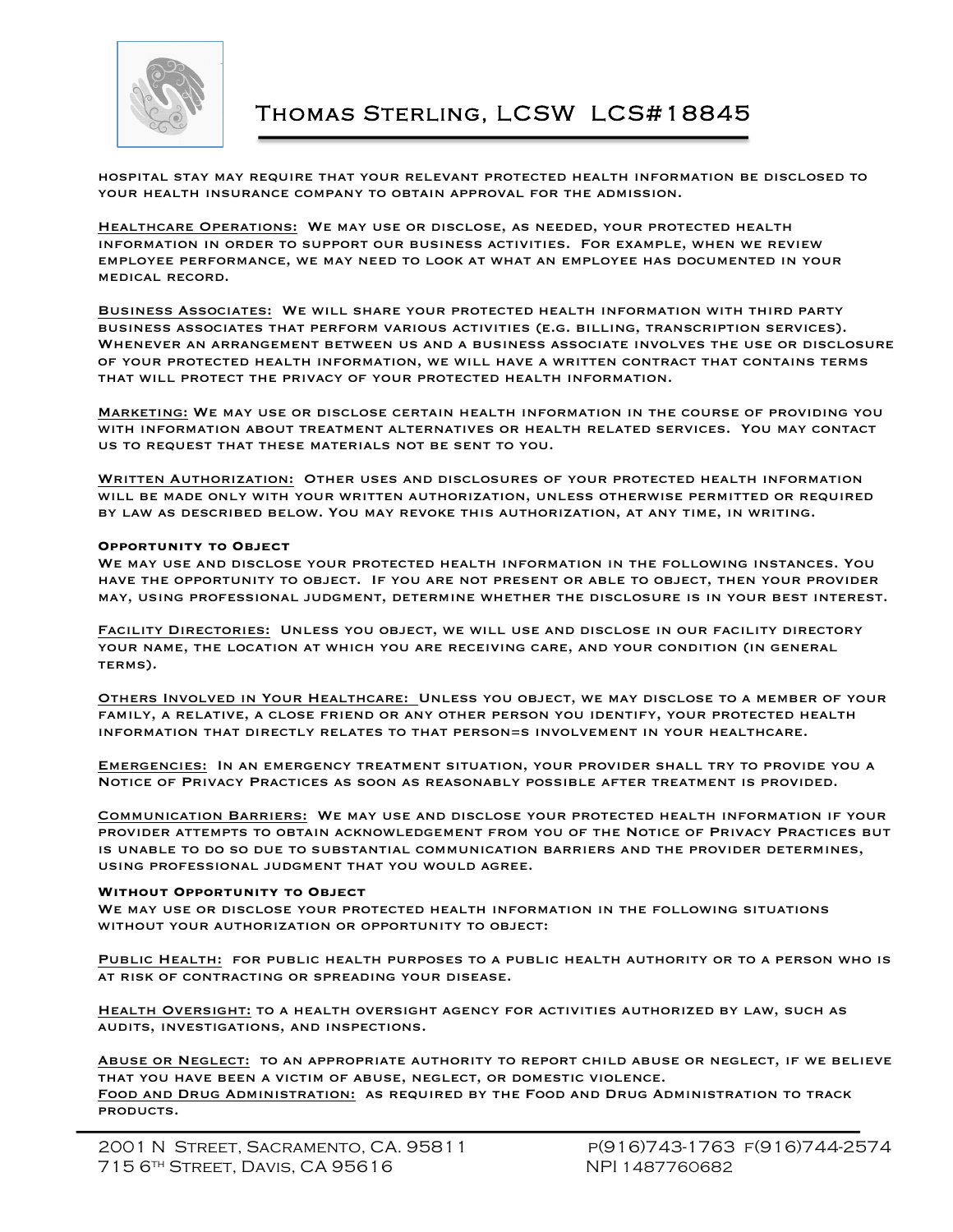

Legal Proceedings: in the course of legal proceedings.

Law Enforcement: for law enforcement purposes, such as pertaining to victims of a crime or to prevent a crime.

Coroners, Funeral Directors, and Organ Donation: for the coroner, medical examiner, or funeral director to perform duties authorized by law and for organ donation purposes.

Research: to researchers when their research has been approved by an Institutional Review Board.

SOLDIERS, INMATES, AND NATIONAL SECURITY: TO MILITARY SUPERVISORS OF ARMED FORCES PERSONNEL or to custodians of inmates, as necessary. Preserving national security may also necessitate sharing protected health information.

Workers= Compensation: to comply with workers= compensation laws.

Compliance: to the Department of Health and Human Services to investigate our compliance.

In general, we may use or disclose your protected health information as required by law and limited to the relevant requirements of the law.

**You have the right to:**

Inspect and copy your protected health information. However, we may refuse to provide access to certain psychotherapy notes or information for a civil or criminal proceeding.

Request a restriction of your protected health information. You may ask us to use or disclose certain parts of your protected health information for treatment, payment or healthcare operations. You may also request that information not be disclosed to family members or friends who may be involved in your care.

YOUR REQUEST MUST STATE THE SPECIFIC RESTRICTION REQUESTED AND TO WHOM YOU WANT THE restriction to apply. We are not required to agree to a restriction that you may request, but if we do agree, than we must behave accordingly.

Request to receive confidential communications from us by alternative means or at an alternative location. We will accommodate reasonable requests. We may also condition this accommodation by asking you for information as to how payment will be handled or specification of an alternative address or other method of contact. We will not request an explanation as to the basis for the request.

Ask your provider to amend your protected health information. You may request an amendment of protected health information about you. If we deny your request for amendment, you have the right to file a statement of disagreement with us, and your medical record will the note the disputed information.

RECEIVE AN ACCOUNTING OF CERTAIN DISCLOSURES WE MAY HAVE MADE. THIS RIGHT APPLIES TO disclosures for purposes other than treatment, payment or healthcare operations. It excludes disclosures we may have made to you, for a facility directory, to family members or friends involved in your care, or for notification purposes. You have the right to receive specific information regarding these disclosures. The right to receive this information is subject to certain exceptions, restrictions and limitations.

Obtain a paper copy of this notice from us, upon request, even if you have agreed to accept this note electronically.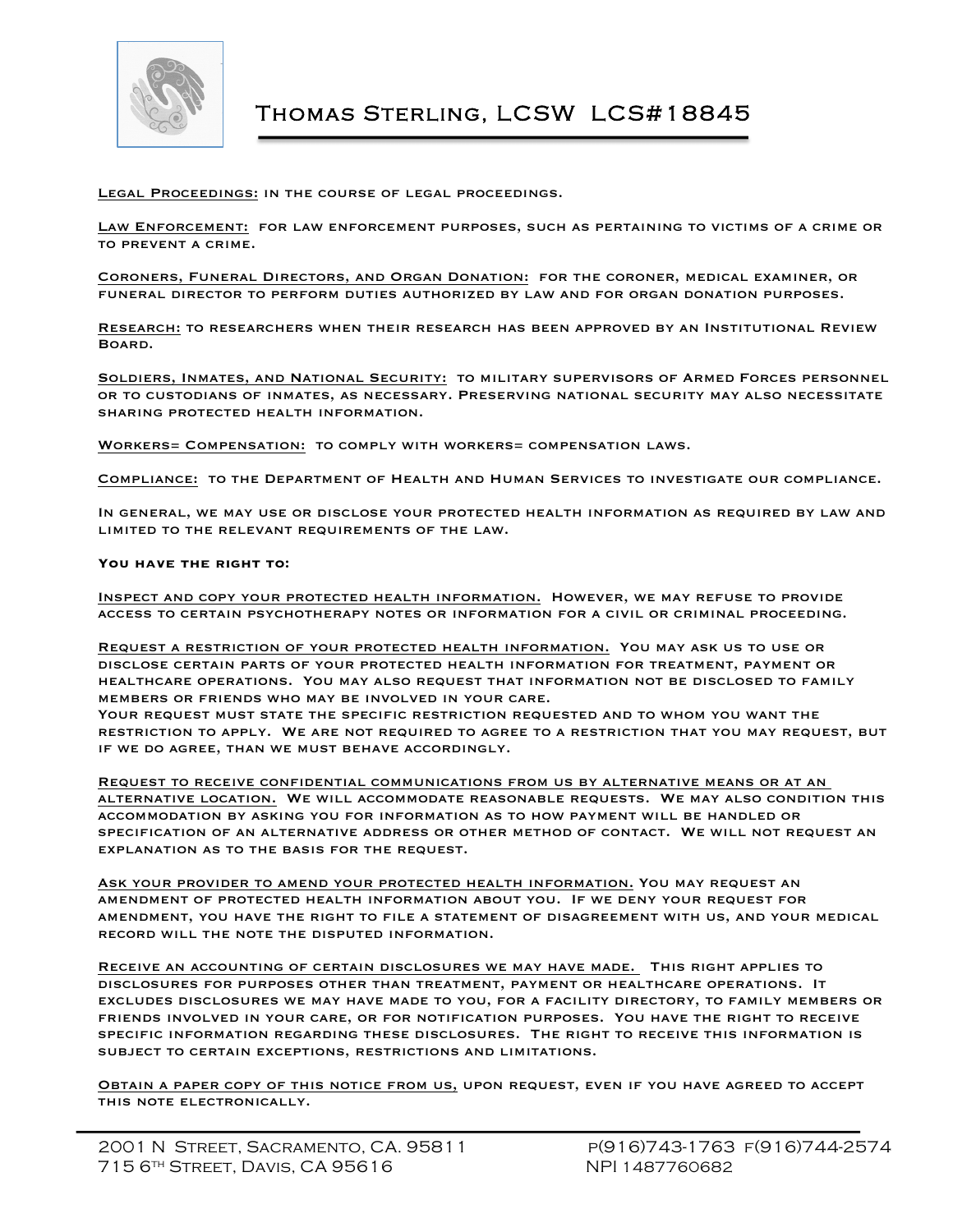

## **Limits to Confidentiality**

Contents of all therapy sessions are considered to be confidential. Both verbal information and written records about a client cannot be shared with another party without the written consent of the client or the client's legal guardian. Noted exceptions are as follows:

## Duty to Warn and Protect

When a client discloses intentions or a plan to harm another person, the mental health professional is required to warn the intended victim and report this information to legal authorities. In cases in which the client discloses or implies a plan for suicide, the health care professional is required to notify legal authorities and make reasonable attempts to notify the family of the client.

#### Abuse of Children and Vulnerable Adults

If a client states or suggests that he or she is abusing a child (or vulnerable adult) or has recently abused a child (or vulnerable adult), or a child (or vulnerable adult) is in danger of abuse, the mental health professional is required to report this information to the appropriate social service and/or legal authorities.

#### Prenatal Exposure to Controlled Substances

Mental Health care professionals are required to report admitted prenatal exposure to controlled substances that are potentially harmful.

#### Minors/Guardianship

Parents or legal guardians of non-emancipated minor clients have the right to access the clients' records.

#### Insurance Providers (when applicable)

Insurance companies and other third-party payers are given information that they request regarding services to clients. Information that may be requested includes, but is not limited to: Types of service, dates/times of service, diagnosis, treatment plan description of impairment, progress of therapy, case notes, and summaries.